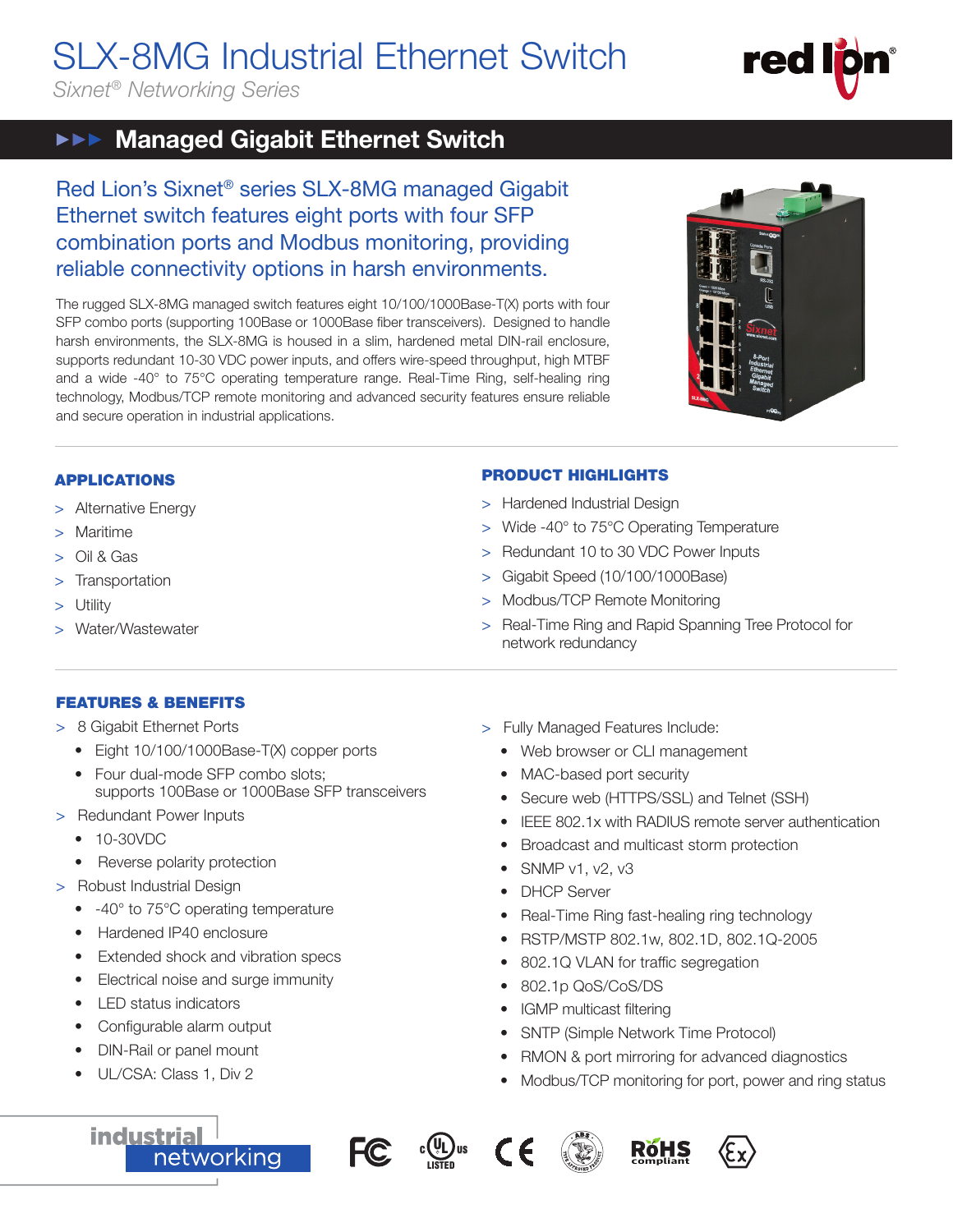#### SWITCH PROPERTIES

Operation: Managed Number of MAC Addresses: 8192 IEEE Compliance: 802.3, 802.3u, 802.3x, 802.1D/w, 802.1p, 802.1Q and 802.1x Industrial Connectivity: Modbus registers for port, power and ring status Latency (Typical): 5 μs + frame time Switching Method: Store-and-Forward LED Status Indicators Configurable Alarm Contact Supports Full/Half Duplex Operation Maximum Throughput: Up to 16 Gb/s MDIX Auto Sensing Cable Auto Sensing Speed and Flow Control Communications: Full Wire Speed MTBF: >1 M hours per MIL-HNDBK-217F2

#### POWER INPUT

Input Voltage Range: Dual 10-30 VDC power inputs Input Power (Max): 15 W Input Current (Max): 625 mA @ 24 VDC Transient Protection (Peak): 15,000 watts Spike Protection: 5,000 watts (10 times for 10 us)

#### CONNECTORS

10/100/1000Base-T: Eight (8) RJ-45 ports SFP Combo Ports: 100Base SX/LX SFP: Up to four (4) LC fiber ports 1000Base SX/LX SFP: Up to four (4) LC fiber ports Configuration Port: One (1) RS-232 (RJ-45) and one (1) USB (mini)

#### NETWORK MEDIA

10BaseT: ≥ Cat3 cable

100BaseTX: ≥ Cat5 cable

1000BaseT: ≥ Cat5e cable

- 100Base, 1000BaseSX Multimode: 50-62.5/125μm
- 100Base, 1000BaseLX Singlemode: 7-10/125μm

#### RECOMMENDED WIRING CLEARANCE

Front: 4" (10.2 cm) Top: 4" (10.2 cm)

#### ENVIRONMENTAL

Operating Temperature: -40°C to 75°C Storage Temperature: -40°C to 85°C Operating Humidity: 5% to 95% (non condensing) Operating Altitude: 0 to 30,000 ft. Shock and Vibration: IEC 60068-2-6, -27

#### CERTIFICATION & COMPLIANCE

Electrical Safety: UL508/CSA C22.2/142; IEC61010-1, CE EMI Emissions: FCC part 15, ICES-003; EN61000-6-4, CE EMC Immunity: EN61000-6-2, CE Hazardous Locations: ANSI/ISA 12.12.01, CSA C22.2/213 (Class 1, Division 2); EN60079-0,-15 (zone 2; category 3), CE (ATEX) Traffic: NEMA TS2 Marine: Offshore rated per ABS Eye Safety (Fiber Models): IEC60825-1, Class 1; FDA 21 CFR 1040.10 and 1040.11

### MECHANICAL

Case Dimensions: Height: 4.7" (11.94 cm) Width: 2.75" (6.99 cm) Depth: 3.8" (9.65 cm) Weight: 1.3 lbs (0.59kg) Mount: DIN rail (35 mm) and panel mount *Weight is without SFP transceivers* 

#### WARRANTY

5 Years on Design and Manufacturing Defects

#### DIMENSIONS *in inches (mm)*